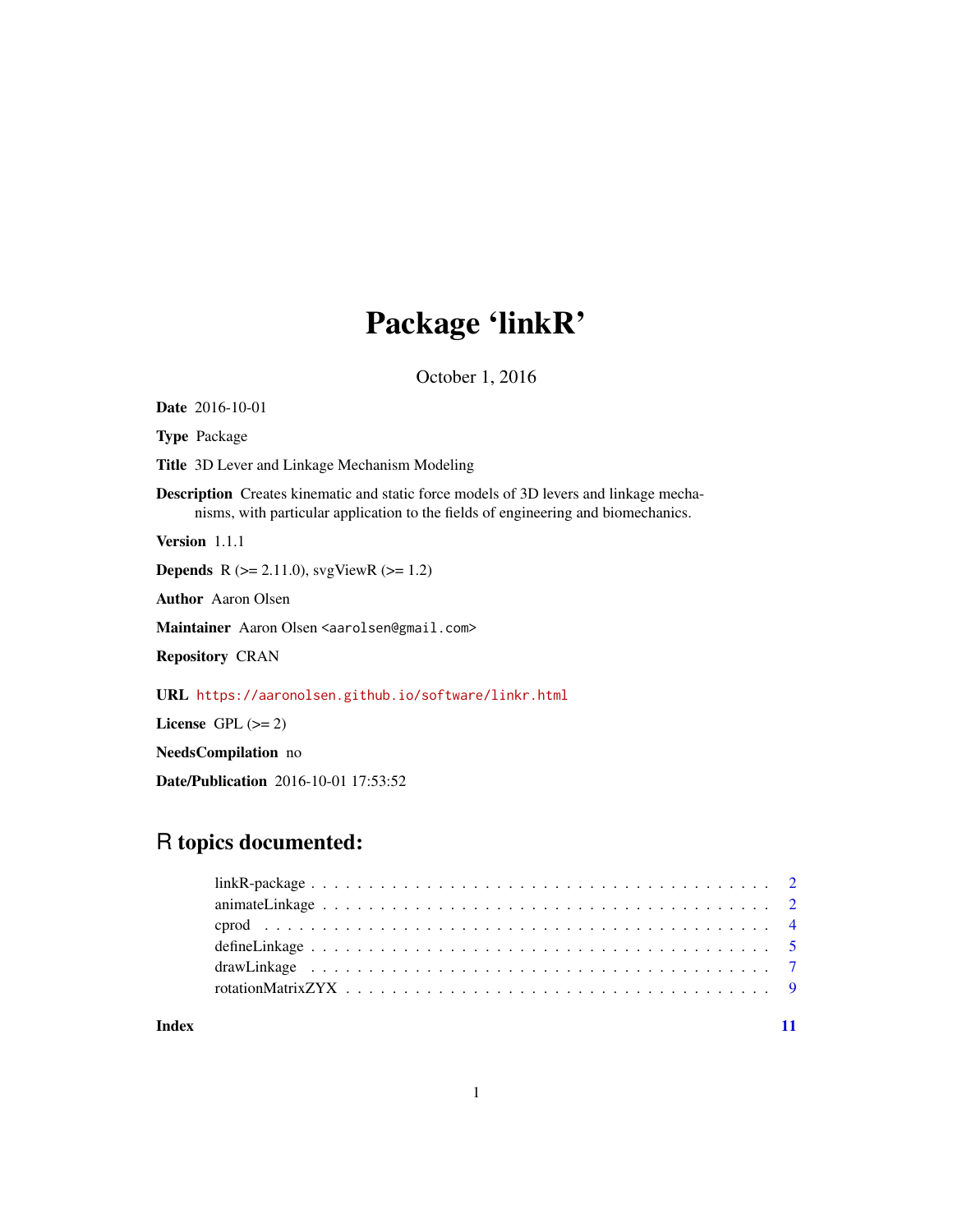<span id="page-1-0"></span>

The linkR package for R provides a toolkit for creating models of 2D and 3D linkage networks, predicting motion, force and torque outputs and calculating linkage mechanical properties such as motion, force and torque transmission ratios. Users in the fields of engineering and biomechanics will find linkR particularly useful. linkR works with the R package [svgViewR,](https://CRAN.R-project.org/package=svgViewR) enabling users to create 3D interactive animations of linkage models. Please see [linkR Resources](https://aaronolsen.github.io/software/linkr.html) for a tutorial on how to use the linkR package and the [linkR example gallery](https://aaronolsen.github.io/software/linkr/examples.html) for several examples (code and animations) of different linkages that can be created using linkR. For instructions on how to view svgViewR animations, please see [svgViewR interactive commands.](https://aaronolsen.github.io/software/svgviewr/interactive.html)

#### Details

| Package: | linkR      |
|----------|------------|
| Type:    | Package    |
| Version: | 1.1.1      |
| Date:    | 2016-10-01 |
| License: | $GPL (=2)$ |

#### Author(s)

Aaron Olsen Maintainer: Aaron Olsen <aarolsen@gmail.com>

<span id="page-1-1"></span>animateLinkage *Animates a lever or linkage*

#### Description

This function animates a lever or linkage mechanism according to specified translational or rotational motion of the input link.

#### Usage

animateLinkage(linkage, input.param, input.joint=NULL, check.inter.joint.dist = TRUE, check.joint.cons = TRUE, check.inter.point.dist = TRUE, print.progress = FALSE)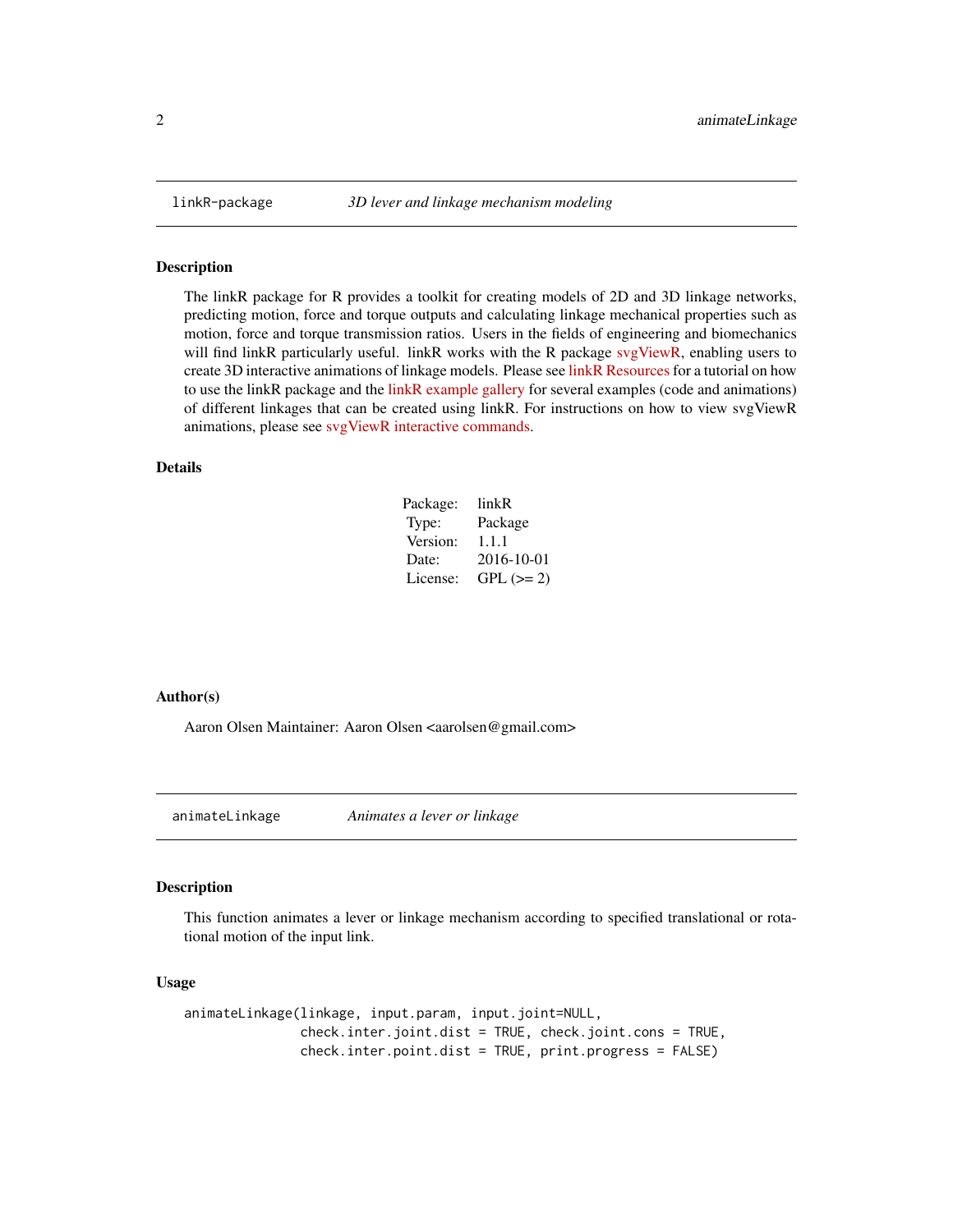#### <span id="page-2-0"></span>animateLinkage 3

#### Arguments

| linkage                | A linkage object. This is a list of class "linkage" created by defineLinkage.                                                                                                                                                                                                                    |  |
|------------------------|--------------------------------------------------------------------------------------------------------------------------------------------------------------------------------------------------------------------------------------------------------------------------------------------------|--|
| input.param            | A list containing the input parameters for the linkage. The number of list el-<br>ements corresponds to the number of joints for which input motion is speci-<br>fied. Thus, a one degree-of-freedom mechanism should be of length one; a two<br>degree-of-freedom mechanism of length two, etc. |  |
| input.joint            | A vector specifying the joint(s) at which the input motion is to be applied. Cur-<br>rently, input motion can only be specified at grounded joints.                                                                                                                                              |  |
| check.inter.joint.dist |                                                                                                                                                                                                                                                                                                  |  |
|                        | A logical indicating whether a check should be run to verify that the distances<br>among connected joints is constant. A warning message is displayed if the dis-<br>tances are non-constant.                                                                                                    |  |
| check.joint.cons       |                                                                                                                                                                                                                                                                                                  |  |
|                        | A logical indicating whether a check should be run to verify that the joint con-<br>straints are maintained through the simulation. This feature is currently in de-<br>velopment and does not work for all joint types.                                                                         |  |
| check.inter.point.dist |                                                                                                                                                                                                                                                                                                  |  |
|                        | A logical indicating whether a check should be run to verify that the distances<br>among points on the same body are constant. A warning message is displayed<br>if the distances are non-constant.                                                                                              |  |
|                        | print progress A logical indicating whether to print progress while running.                                                                                                                                                                                                                     |  |

#### Details

Please see [linkR Resources](https://aaronolsen.github.io/software/linkr.html) for a tutorial on how to use the linkR package and the [linkR example](https://aaronolsen.github.io/software/linkr/examples.html) [gallery](https://aaronolsen.github.io/software/linkr/examples.html) for several examples (code and animations) of different linkages that can be created using linkR.

#### Value

a list of class "linkage" having the same elements as the input linkage with some exceptions, including:

| joint.coor | The joint matrix will be converted to an array, where $dim(joints)[3]$ is equal<br>to the number of animation iterations.                           |
|------------|-----------------------------------------------------------------------------------------------------------------------------------------------------|
| points     | If provided in the input, the point matrix will be converted to an array, where<br>$dim(points)[3]$ is equal to the number of animation iterations. |

#### Author(s)

Aaron Olsen

#### See Also

[defineLinkage](#page-4-1)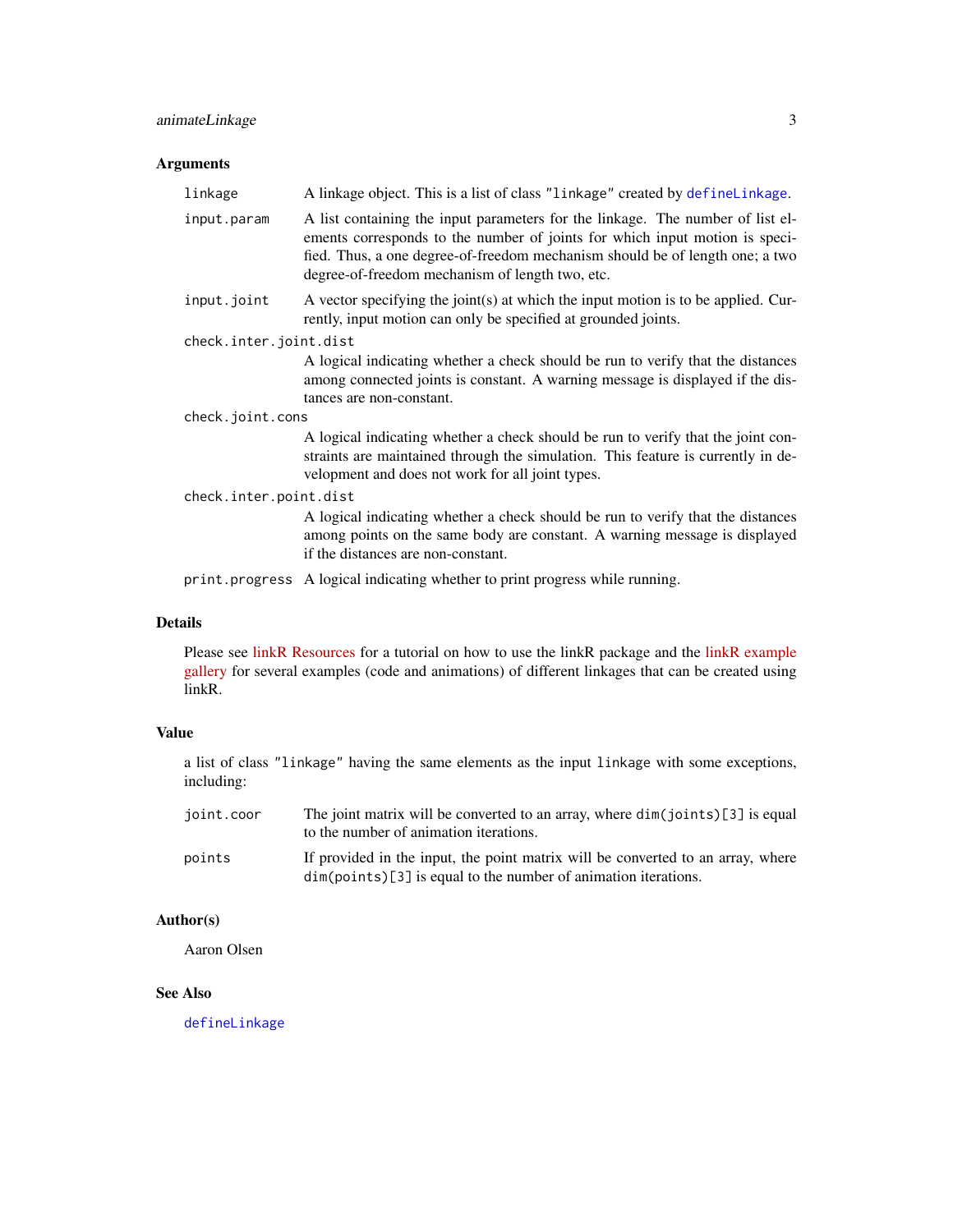<span id="page-3-0"></span>

Returns the cross product of two vectors using either the right-hand or left-hand convention.

#### Usage

 $cprod(u, v, h = "right")$ 

#### Arguments

|   | a vector of length 3                                                                                                      |
|---|---------------------------------------------------------------------------------------------------------------------------|
| v | a vector of length 3                                                                                                      |
| h | whether the right-hand, "right", or left-hand, "left", convention is to be used.<br>The right-hand convention is default. |

#### Details

The cross product vector is a vector orthogonal to the two input vectors.

#### Value

the cross product vector (also of length 3)

#### Author(s)

Aaron Olsen

#### Examples

```
## DEFINE TWO 3D VECTORS
u \leq c(1, 0, 0)v \leq c(0, 1, 0)## FIND THE CROSS PRODUCT
cprod(u, v)
```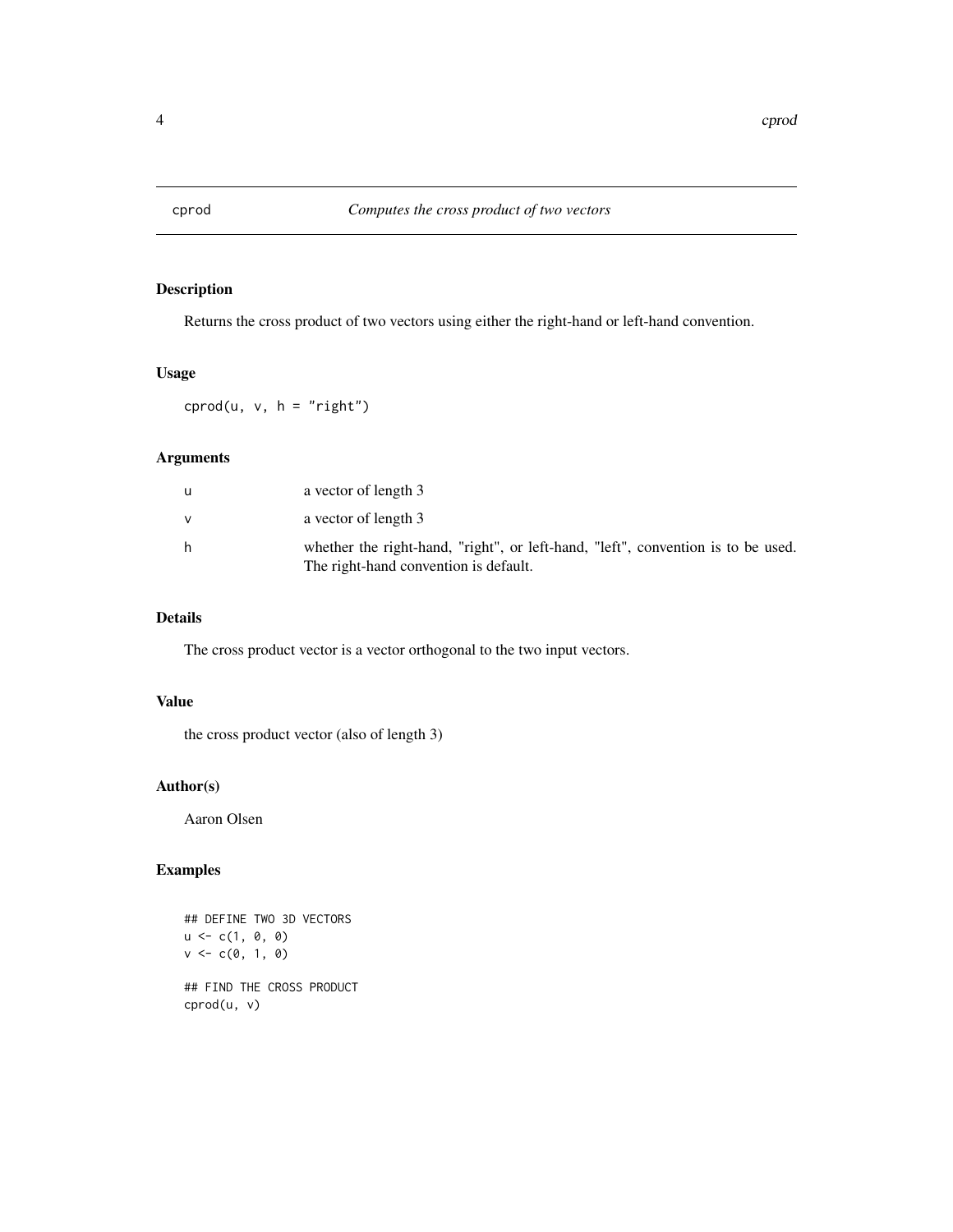<span id="page-4-1"></span><span id="page-4-0"></span>This function takes the joint positions, types and constraints of a lever or linkage mechanism or a set of minimum parameters and creates a list of class "linkage" that forms the basic object for model creation and analysis.

#### Usage

```
defineLinkage(joint.coor, joint.types, joint.cons,
             joint.conn = NULL, link.points = NULL, link.assoc = NULL,
             link.names = NULL, ground.link = NULL, path.connect = NULL,
             lar.coms = NULL)
```
#### Arguments

| joint.coor   | A matrix of 2D or 3D coordinates that are the joints of a lever or linkage mech-<br>anism.                                                                                                   |
|--------------|----------------------------------------------------------------------------------------------------------------------------------------------------------------------------------------------|
| joint.types  | A vector of single letters indicating the type of constraints acting on each joint.<br>Supported types are "R", "U", "L" and "P". See Details.                                               |
| joint.cons   | A list or matrix of 3D constraint vectors that correspond to each joint.                                                                                                                     |
| joint.conn   | A two-column matrix having the same number of rows as joint.coor, specify-<br>ing the two links that each joint connects.                                                                    |
| link.points  | A matrix of points associated with one or more of the links in the linkage (op-<br>tional).                                                                                                  |
| link.assoc   | A vector of integers or rownames indicating the link with which each row in<br>points is associated. Required if points is non-NULL but otherwise optional.                                  |
| link.names   | A vector of the link names (optional).                                                                                                                                                       |
| ground.link  | A numeric or link name specifying the ground link of the linkage.                                                                                                                            |
| path.connect | A list of vectors, each specifying the points to connect (in sequence) with lines<br>when drawing. This parameter is only used when calling the function drawLinkage.                        |
| lar.cons     | A list specifying long-axis rotation constraints on links with S-joints on each<br>end. This feature will eventually be added into the joint.conn input parameter<br>as network connections. |

#### Details

Please see [linkR Resources](https://aaronolsen.github.io/software/linkr.html) for a tutorial on how to use the linkR package and the [linkR example](https://aaronolsen.github.io/software/linkr/examples.html) [gallery](https://aaronolsen.github.io/software/linkr/examples.html) for several examples (code and animations) of different linkages that can be created using linkR.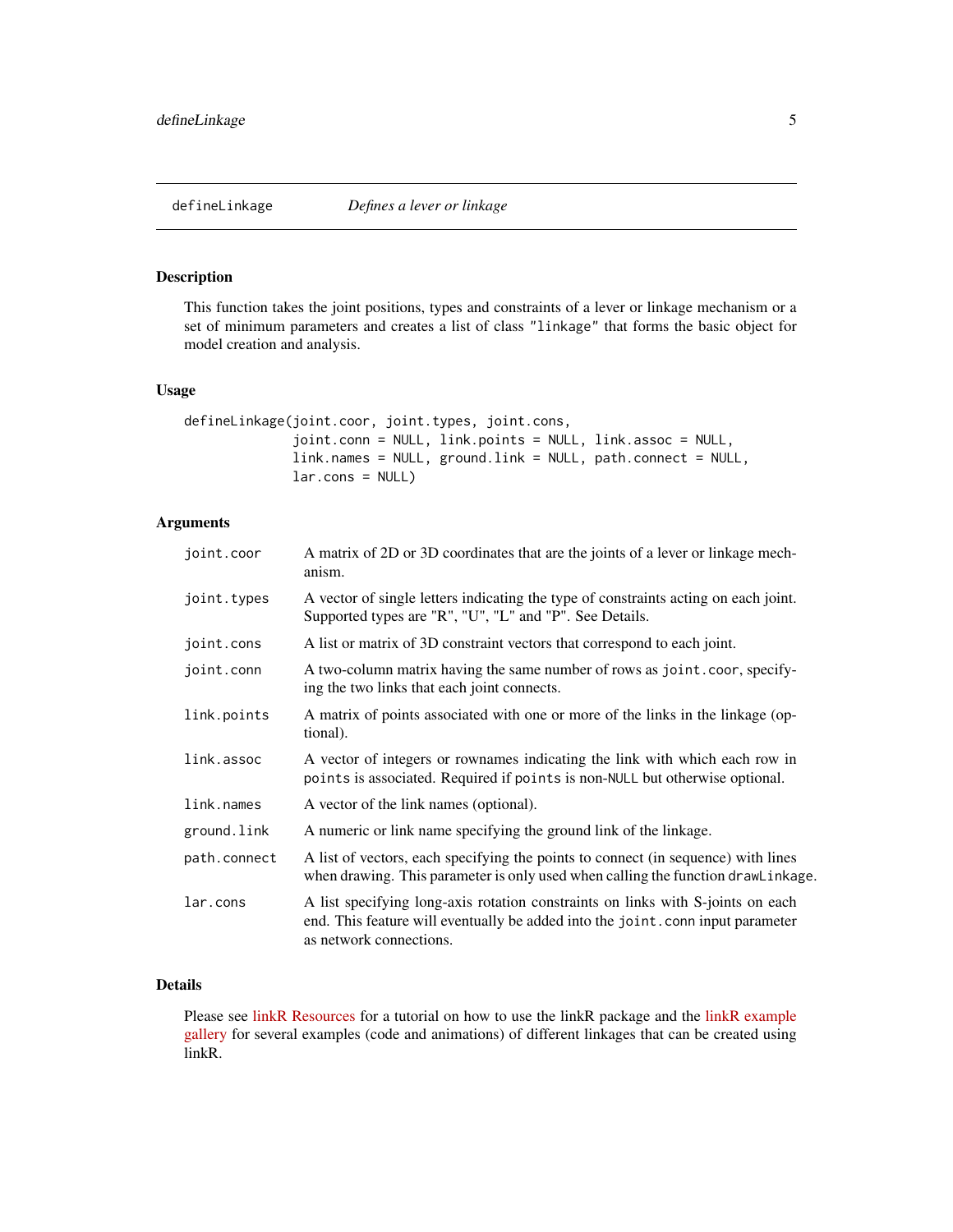#### <span id="page-5-0"></span>Value

a list of class "linkage" with the following elements:

| joint.coor    | A matrix of 2D or 3D coordinates that are the joints of a lever or linkage mech-<br>anism.                                                                                               |
|---------------|------------------------------------------------------------------------------------------------------------------------------------------------------------------------------------------|
| joint.cons    | A vector of single letters indicating the type of constraints acting on each joint.                                                                                                      |
| joint.types   | A list or matrix of 3D constraint vectors that correspond to each joint.                                                                                                                 |
| joint.links   | A matrix specifying the joints connecting to each link. Used by the animateLinkage<br>function.                                                                                          |
| joint.paths   | "Path fragments" along the linkage network, used by the animatelinkage func-<br>tion to solve for the position of unresolved joints.                                                     |
| joint.conn    | A two-column matrix having the same number of rows as joint.coor, specify-<br>ing the two links that each joint connects.                                                                |
| joint.init    | The initial position of the joints in the linkage.                                                                                                                                       |
| ground.joints | The ground joints in the linkage.                                                                                                                                                        |
| points        | A matrix of points associated with any of the links in the linkage.                                                                                                                      |
| points.assoc  | The links with which each point is associated.                                                                                                                                           |
| link.assoc    | A vector of integers or rownames indicating the link with which each row, if<br>input.                                                                                                   |
| link.names    | A vector of the link names.                                                                                                                                                              |
| point.connect | A list of vectors, each of which specifies linkage-associated points to connect<br>in sequence with a path. This is only used by drawlinkage when creating the<br>linkage visualization. |
| link.lcs      | Local coordinate systems assigned to each link which will be transformed with<br>the associated link for kinematic analysis.                                                             |
| lar.cons      | Constraints on long-axis rotation.                                                                                                                                                       |
| num.links     | The number of links in the linkage.                                                                                                                                                      |
| dof           | The number of degrees of freedom of the linkage. Currently, this may not be<br>accurately estimated for all linkages.                                                                    |

#### Author(s)

Aaron Olsen

### See Also

[animateLinkage](#page-1-1), [drawLinkage](#page-6-1)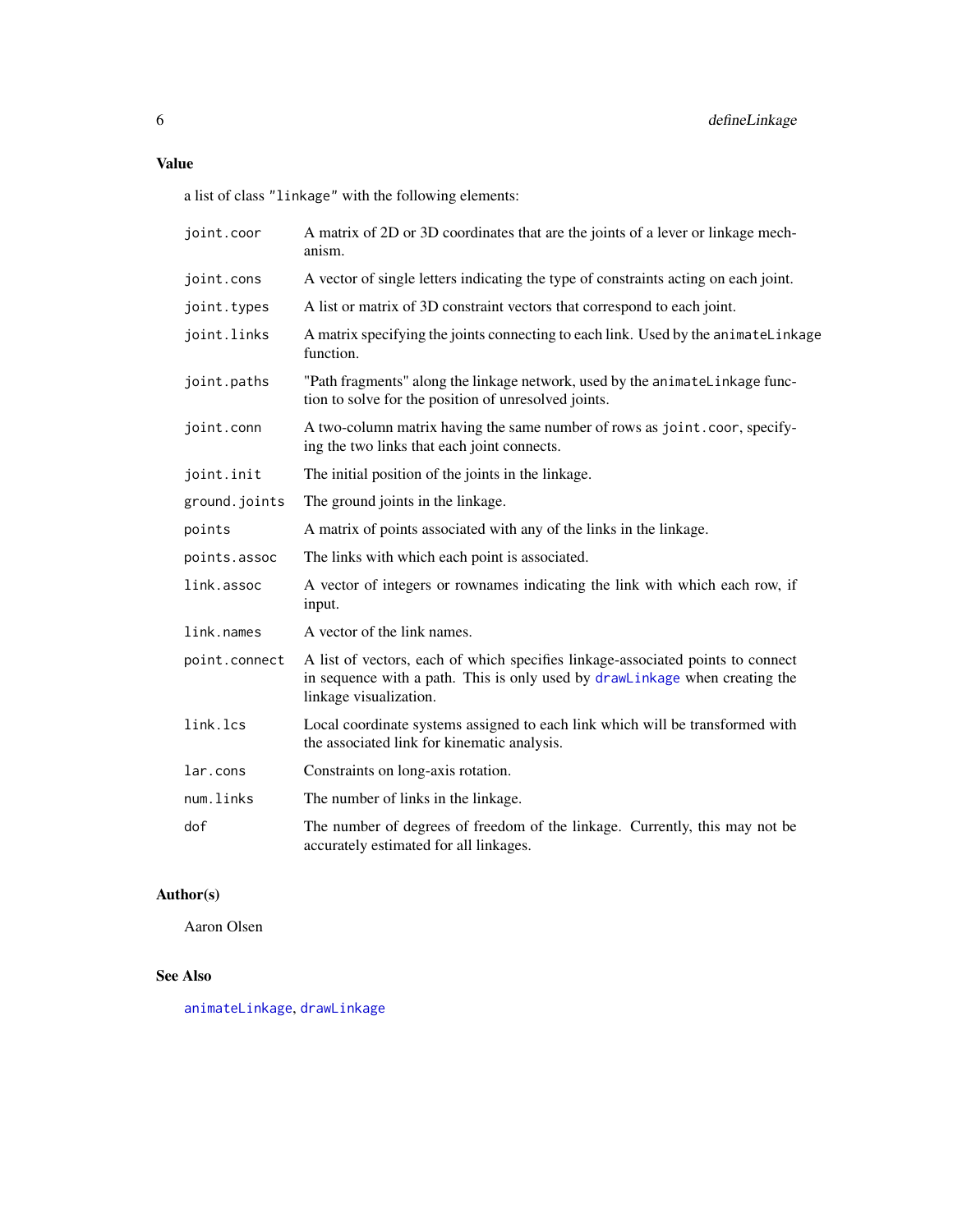<span id="page-6-1"></span><span id="page-6-0"></span>

This function creates a visualization of a linkage, with options to create a static plot or an interactive, 3D visualization.

#### Usage

```
drawLinkage(linkage, method="svgViewR", file=NULL, animate = TRUE,
   animate.duration = 1, animate.reverse = FALSE, animate.repeat = -1,
   path.connect=NULL, connect.joints=TRUE, window.title='Linkage Viewer',
    joint.col.fill="white", joint.col.stroke="black", joint.cex=1.5,
   joint.lwd=2, point.col.fill="black", point.col.stroke="black",
   point.cex=1, point.lwd=2, path.col.fill=NA, path.opacity.fill=1,
   path.opacity.stroke=1, path.col.stroke="black", path.lwd = 1,
   add = FALSE, ...)
```
#### Arguments

| linkage          | A linkage object. This can be the output of define Linkage (to visualize the<br>initial static conformation of the linkage) or animateLinkage (to visualize the<br>animated linkage).                                                                                                                                                                                                                                                                                                       |
|------------------|---------------------------------------------------------------------------------------------------------------------------------------------------------------------------------------------------------------------------------------------------------------------------------------------------------------------------------------------------------------------------------------------------------------------------------------------------------------------------------------------|
| method           | The method to use in creating the visualization. The default method uses the<br>package svgViewR to create an interactive, 3D visualization as an '.html' file<br>that can be opened in any major web browser. The alternative method is "plot",<br>which draws the linkage in an R graphics window (as a static visualization).<br>Note that the "plot" method is still in development and may have limited func-<br>tionality. The use of the "svgViewR" method (default) is recommended. |
| file             | A filename for the '.html' file if method is "svgViewR". For method "plot", a<br>filename with the extension of the desired save-as filetype. Supported filetypes<br>for method "plot" are: .bmp, .png, .jpg (or .jpeg), .tiff, .eps.                                                                                                                                                                                                                                                       |
| animate          | A logical indicating whether the linkage should be drawn as an animation or<br>as a static visualization with all frames superimposed. This only applies if the<br>input parameter linkage is an object created by animateLinkage. An input<br>parameter linkage created by defineLinkage will only have a single frame<br>(the initial linkage conformation).                                                                                                                              |
| animate.duration |                                                                                                                                                                                                                                                                                                                                                                                                                                                                                             |
|                  | The number of seconds during which the entire linkage animation will playback<br>in the viewer. Note that for linkages with a large number of associated points<br>processing speed may reduce the speed with which the animation can play such<br>that the duration will actually be greater than that specified here.                                                                                                                                                                     |
| animate.reverse  |                                                                                                                                                                                                                                                                                                                                                                                                                                                                                             |

Whether the animation should play both forward and reverse.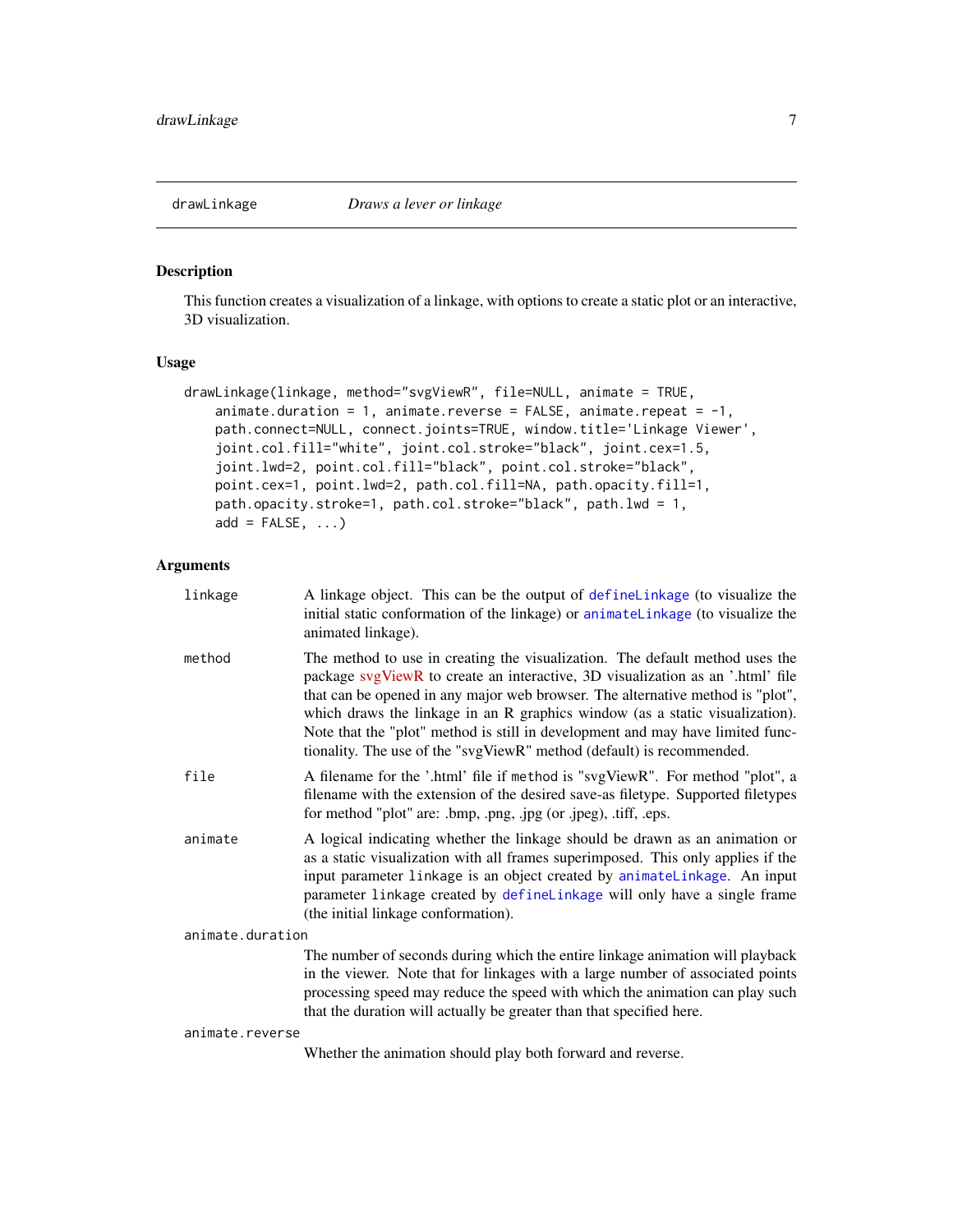|                   |                     | animate.repeat The number of times the animation should repeat. A value of -1 (default) causes<br>the animation to play non-stop.                                                                                                                          |
|-------------------|---------------------|------------------------------------------------------------------------------------------------------------------------------------------------------------------------------------------------------------------------------------------------------------|
|                   | path.connect        | A list of vectors, each of which specifies linkage-associated points to connect in<br>sequence with a path. If this is specified in defineLinkage then it does not have<br>to be specified here as it will be already contained within the linkage object. |
|                   | connect.joints      | A logical indicating whether the joints should be connected in the visualiza-<br>tion. The connections will correspond to those specified by the input parameter<br>joint.conn to defineLinkage.                                                           |
|                   | window.title        | For method "svgViewR", the title that will appear at the top of the '.html' visu-<br>alization file.                                                                                                                                                       |
|                   |                     | joint.col.fill The fill color of the points representing linkage joints.                                                                                                                                                                                   |
|                   | joint.col.stroke    |                                                                                                                                                                                                                                                            |
|                   |                     | The stroke (outline) color of the points representing linkage joints.                                                                                                                                                                                      |
|                   | joint.cex           | The size of the points representing linkage joints.                                                                                                                                                                                                        |
|                   | joint.lwd           | The thickness of the stroke (outline) of the points representing linkage joints.                                                                                                                                                                           |
|                   |                     | point.col.fill The fill color of the linkage-associated points.                                                                                                                                                                                            |
|                   | point.col.stroke    |                                                                                                                                                                                                                                                            |
|                   |                     | The stroke (outline) color of the linkage-associated points.                                                                                                                                                                                               |
|                   | point.cex           | The size of the linkage-associated points.                                                                                                                                                                                                                 |
|                   | point.lwd           | The thickness of the stroke (outline) of the linkage-associated points.                                                                                                                                                                                    |
|                   | path.col.fill       | The fill color of the paths specified by path. connect. By default, the paths are<br>not filled.                                                                                                                                                           |
| path.opacity.fill |                     |                                                                                                                                                                                                                                                            |
|                   |                     | The fill opacity of the paths specified by path.connect.                                                                                                                                                                                                   |
|                   | path.opacity.stroke |                                                                                                                                                                                                                                                            |
|                   |                     | The stroke (outline) opacity of the paths specified by path.connect.                                                                                                                                                                                       |
|                   | path.col.stroke     | The color of the stroke (outline) opacity of the paths specified by path. connect.                                                                                                                                                                         |
|                   | path.lwd            | The thickness of the stroke (outline) opacity of the paths specified by path. connect.                                                                                                                                                                     |
|                   |                     |                                                                                                                                                                                                                                                            |
|                   | add                 | Logical indicating whether linkage should be added to an existing visualization.<br>This option is still in developement.                                                                                                                                  |
|                   | .                   | Additional parameters to be passed to plot device opening functions (e.g. 'jpeg',<br>'png', 'eps') in the case of method "plot".                                                                                                                           |

#### Details

Please see [linkR Resources](https://aaronolsen.github.io/software/linkr.html) for a tutorial on how to use the linkR package and the [linkR example](https://aaronolsen.github.io/software/linkr/examples.html) [gallery](https://aaronolsen.github.io/software/linkr/examples.html) for several examples (code and animations) of different linkages that can be created using linkR.

#### Value

NULL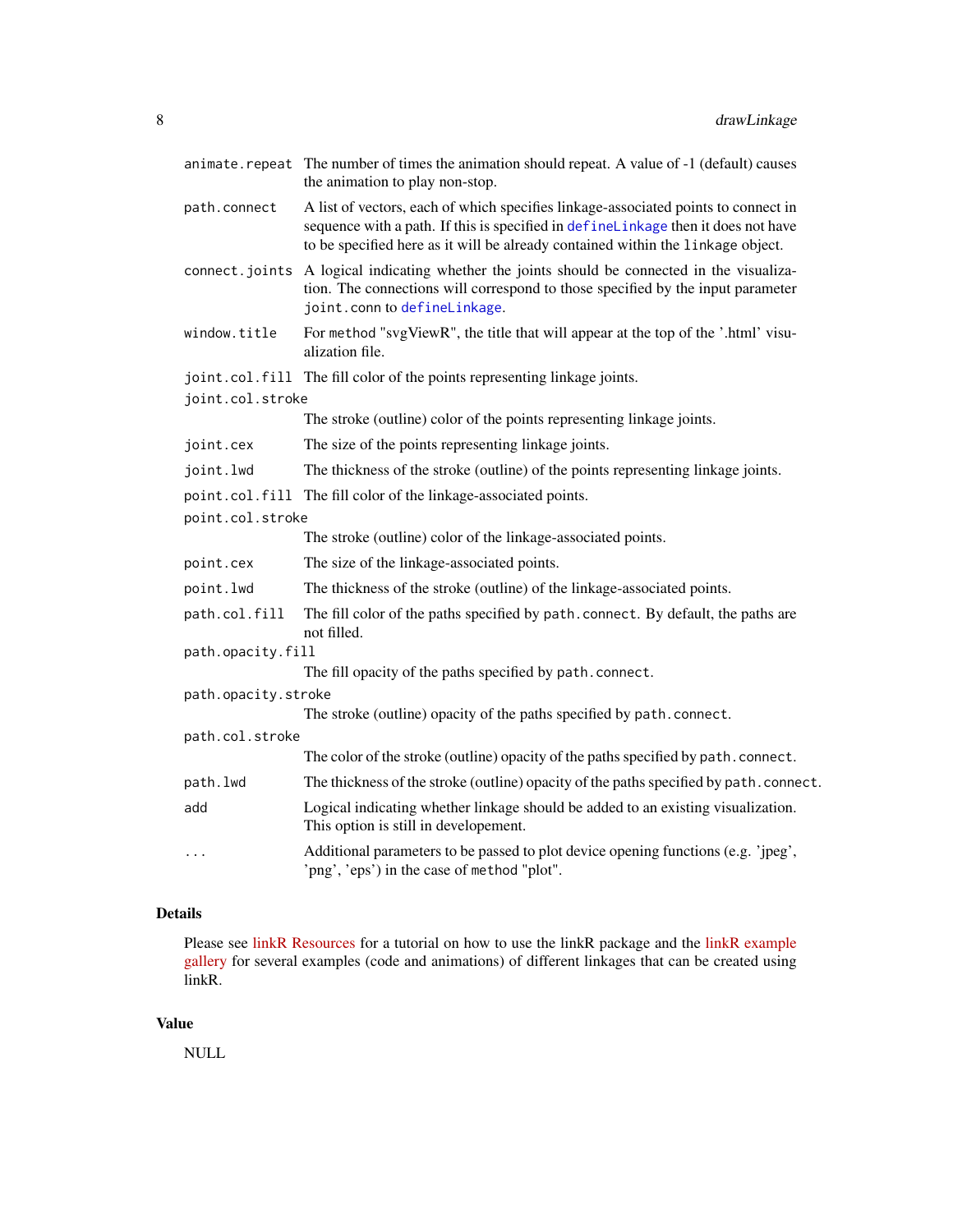#### <span id="page-8-0"></span>rotationMatrixZYX 9

#### Author(s)

Aaron Olsen

#### See Also

[animateLinkage](#page-1-1), [defineLinkage](#page-4-1)

rotationMatrixZYX *Returns a matrix to rotate points along the z-, y- and x-axes*

#### Description

This function returns a rotation matrix that rotates a three-column point matrix about the z-, y- and x-axes, in that order. The three angles of rotation can be specified by a single vector of length three or three separate parameters.

#### Usage

 $rotationMatrixZYX(t, t2 = NULL, t3 = NULL)$ 

#### Arguments

| t  | angle (in radians) to rotate around the z-axis or a vector of three angles to rotate<br>around the z-, y- and x-axes, in that order. |
|----|--------------------------------------------------------------------------------------------------------------------------------------|
| t2 | if t is a single numeric, this is the angle (in radians) to rotate around the y-axis.                                                |
| t3 | if t is a single numeric, this is the angle (in radians) to rotate around the x-axis.                                                |

#### Value

a 3x3 rotation matrix.

#### Author(s)

Aaron Olsen

#### References

[http://en.wikipedia.org/wiki/Rotation\\_matrix#In\\_three\\_dimensions](http://en.wikipedia.org/wiki/Rotation_matrix#In_three_dimensions)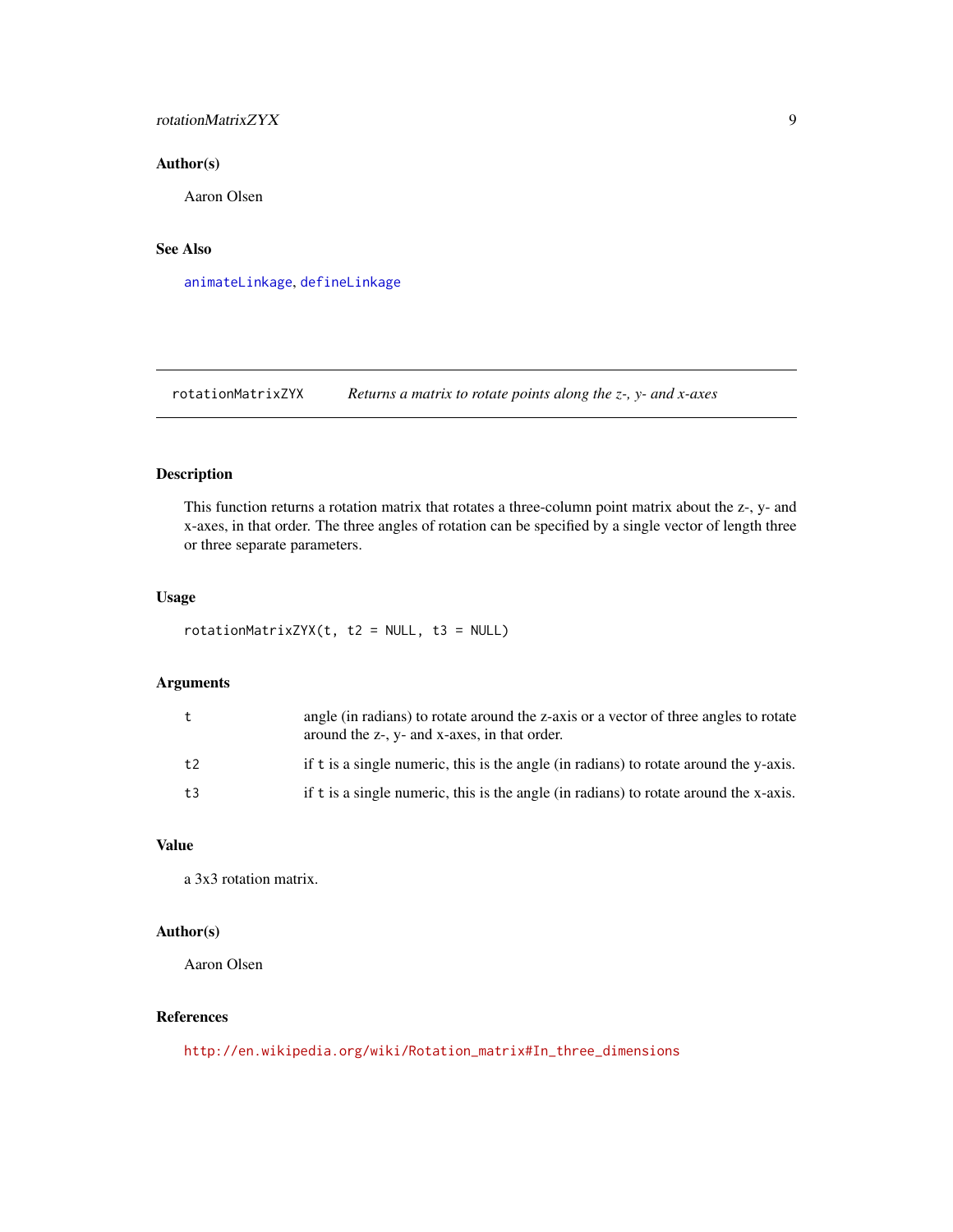#### Examples

```
## SPECIFY 3D POINT SET
m \leftarrow matrix(c(\emptyset, \emptyset, \emptyset, 1, 2, 1, 3, \emptyset, 3, -2, 4, 1), nrow=4, ncol=3, byrow=TRUE)## ROTATE 180 DEGREES ABOUT THE Z AXIS
## X AND Y VALUES ARE OPPOSITE AND Z VALUES UNCHANGED
m %*% rotationMatrixZYX(pi, 0, 0)
## ROTATE 180 DEGREES ABOUT THE X AXIS
## Y AND Z VALUES ARE OPPOSITE AND X VALUES UNCHANGED
m %*% rotationMatrixZYX(0, 0, pi)
## ROTATE 90 DEGREES ABOUT THE Z-, THEN Y-, THEN X-AXIS
m %*% rotationMatrixZYX(pi/2, pi/2, pi/2)
## ROTATE 90 DEGREES ABOUT THE Z-, THEN Y-, THEN X-AXIS
m %*% rotationMatrixZYX(c(pi/2, pi/2, pi/2))
```